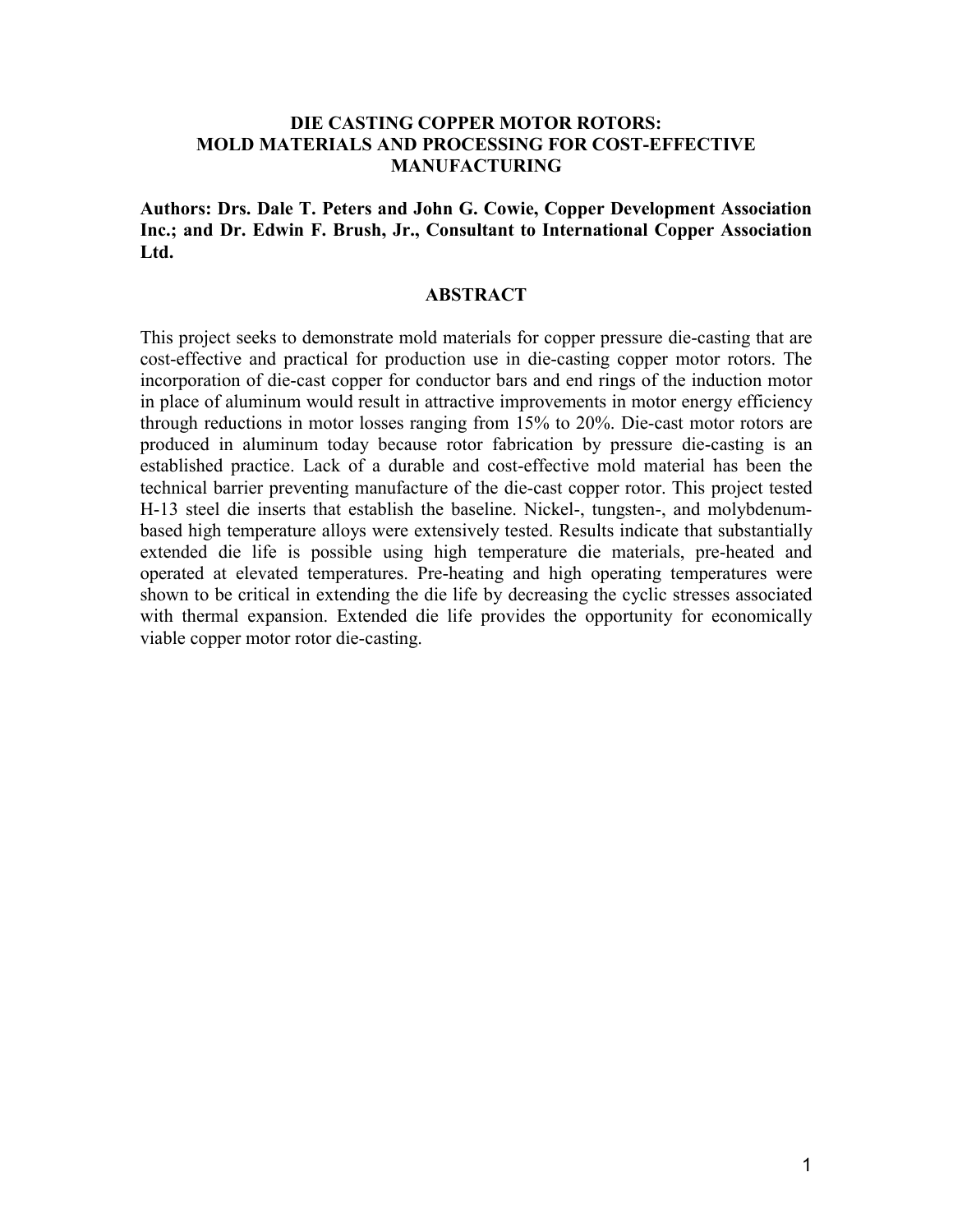# **INTRODUCTION**

It is well known that incorporation of copper for the rotor conductor bars and end rings in the induction motor in place of aluminum would result in attractive improvements in motor energy efficiency due to copper's exceptional electrical conductivity.

Die-cast motor rotors are universally produced in aluminum today because fabrication by pressure die-casting is a well-established and economical method. Only small numbers of very large motors utilize copper in the rotors by mechanical fabrication. Such fabrication involves intensive hand labor and therefore is expensive. Die-casting, when it can be performed, is widely recognized as a low cost manufacturing process. For these reasons, die-casting has become the fabrication method of choice and aluminum the conductor of choice in almost all but the largest frame motors. Tool steel molds as used for the aluminum die-casting process have proved to be entirely inadequate when casting higher melting point metals including copper. Lack of a durable and cost-effective mold material has been the technical barrier preventing manufacture of the die-cast copper rotor.

An important study sponsored by the US Department of Energy found that motors above  $1/6$  Hp used about  $60\%$  of the electricity generated in the United States.<sup>[1]</sup> When extrapolated worldwide, the potential economic and environmental benefits of this project are substantial. Medium horsepower motors, 1-125 Hp (0.75 to approximately 100kW), use about 60% of the electricity supplied to all motors in the US. Because of the proliferation of electric motors in this horsepower range, the target of this project, the projected energy savings of the copper rotor motor is a significant national consideration. Efficiency increases (a function of motor size) from improved electrical conductivity are projected to result in total US energy savings in the year 2010 of 20.2 E+12 Btu/yr at only 10% market penetration and 143 E+12 Btu/yr at the expected market penetration of 50 to 70% (dependent on motor size). These numbers for the US are equivalent to the yearly output, respectively, of 0.5 to 3.5 600 MW generating plants operating at 75% of capacity.

This research project is funded jointly by the International Copper Association, Ltd. (ICA) through the US Copper Development Association Inc. (CDA), the U.S. Department of Energy (DoE) through their  $NICE<sup>3</sup>$  program, and the Air Conditioning and Refrigeration Institute (ARI). Additional sponsors include ThermoTrex, Formcast, and motor manufacturers. The objective of this research is to identify high temperature, thermal shock resistant materials, and then to design, fabricate and demonstrate molds and processing conditions designed to withstand the copper motor rotor die-casting environment for an economically acceptable life, i.e., thousands of casting cycles.

 $[1]$ Classification and Evaluation of Electric Motors and Pumps, DOE/CS-0147, February, 1980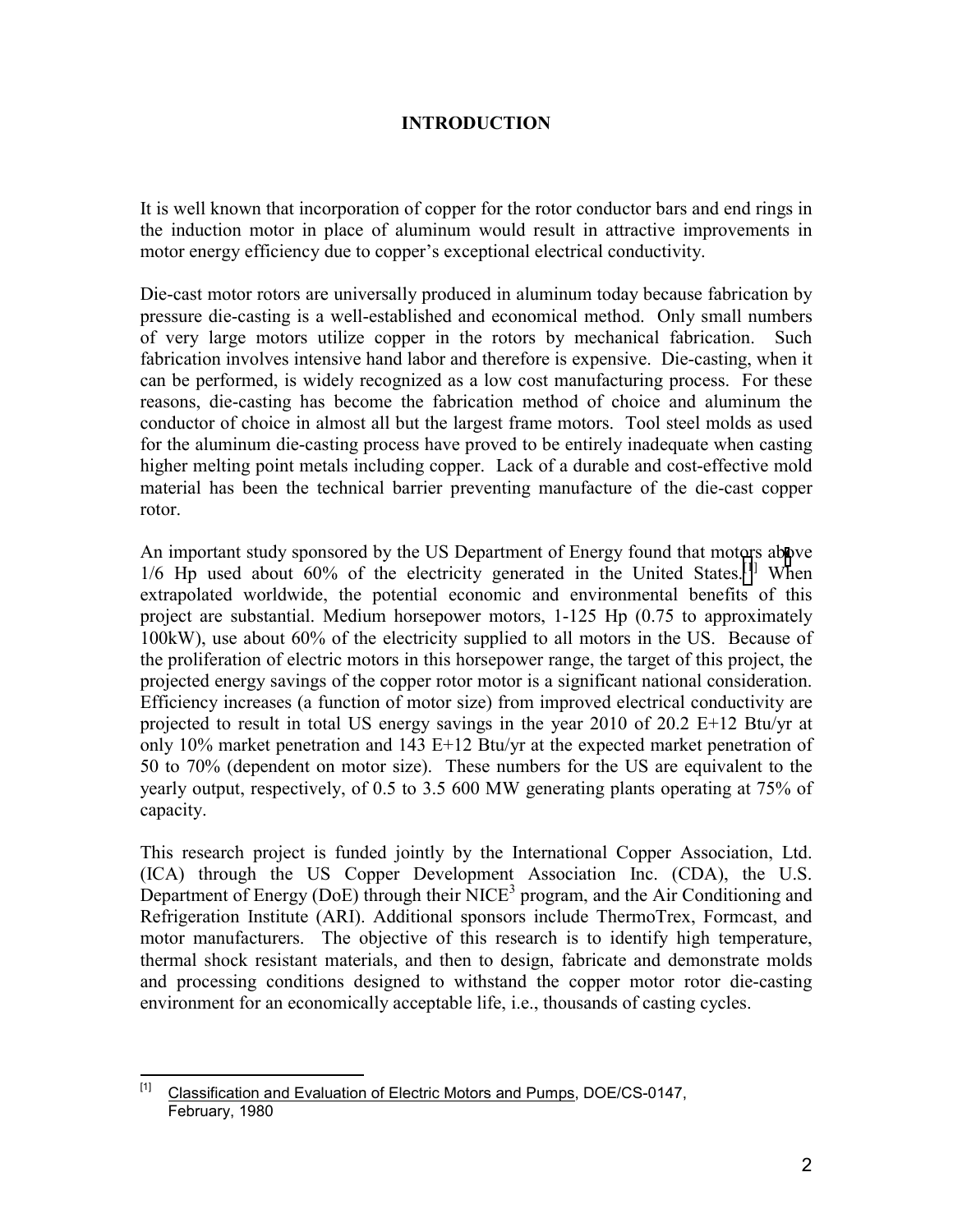Several candidate die materials were identified; tungsten and molybdenum based refractory metals, beryllium-nickel, nickel-based superalloys, and one or more compositions in the tungsten-based composite family produced by a high-speed chemical vapor deposition (CVD) technique by the Trex Enterprises. This project in its *first* phase fabricated and tested a mold design (simulating the gate and volume of molten copper for a rotor mold) with inserts of the several mold materials for testing on a Buhler, 800-ton horizontal-shot-controlled pressure die-casting machine located at Formcast, Inc., in Denver, Colorado. In the *second* phase of this project, the most promising mold materials from Phase I are being fabricated into motor rotor molds and will be run for an extended number of shots at this same facility. For these runs, motor company partners will supply iron lamination stacks for appropriate motors designed to use copper rotor conductors. The motor partners will test the performance of the die-cast copper rotors.

# **BACKGROUND**

Motor manufacturers currently offer standard efficiency motor designs, and many offer one or more higher efficiency designs at price premiums. Operating energy efficiency improvements have been a strong emphasis since the late 1970's in the US, when many aluminum stator windings were replaced by copper. Newer designs have recently improved efficiencies further by increasing the amount of copper in windings, additional core and copper coil size, reduced windage losses, improved core steel, etc. However, the rotor remains die-cast aluminum because long-lived molds are not available.

Recent analysis by two U.S. motor manufacturers shows that the economics of motor operation and manufacture favor the use of copper in all classes of motors if the die life in the pressure die-casting process can be extended to the order of 20,000 shots.

Die-cast copper rotors can provide advantages to motor manufacture and/or performance in three ways:

- improvement in motor energy efficiency in operation
- reduction in overall manufacturing cost
- reduction in motor weight.

The motor manufacturer can accentuate one of the advantages at the expense of the other two. For example, in the case of a premium 10 Hp motor recently analyzed, the motor efficiency is 91.0%, as tested by IEEE Method 112-B. It should be noted that for a similar 10Hp (7.5kW) motor, the minimum efficiency levels, as tested by true input/output methods such as IEEE, or CAS, are 89.5% as required by the US Energy Policy Act (EPACT), and 91.7%, as currently recommended for minimum "premium" efficiency by the US Consortium for Energy Efficiency (CEE).

 Three design scenarios using cast-copper-rotors (CCR) have been analyzed: (1) seeking maximum efficiency improvement; (2) seeking maximum manufacturing cost reduction; and (3) seeking motor weight reduction.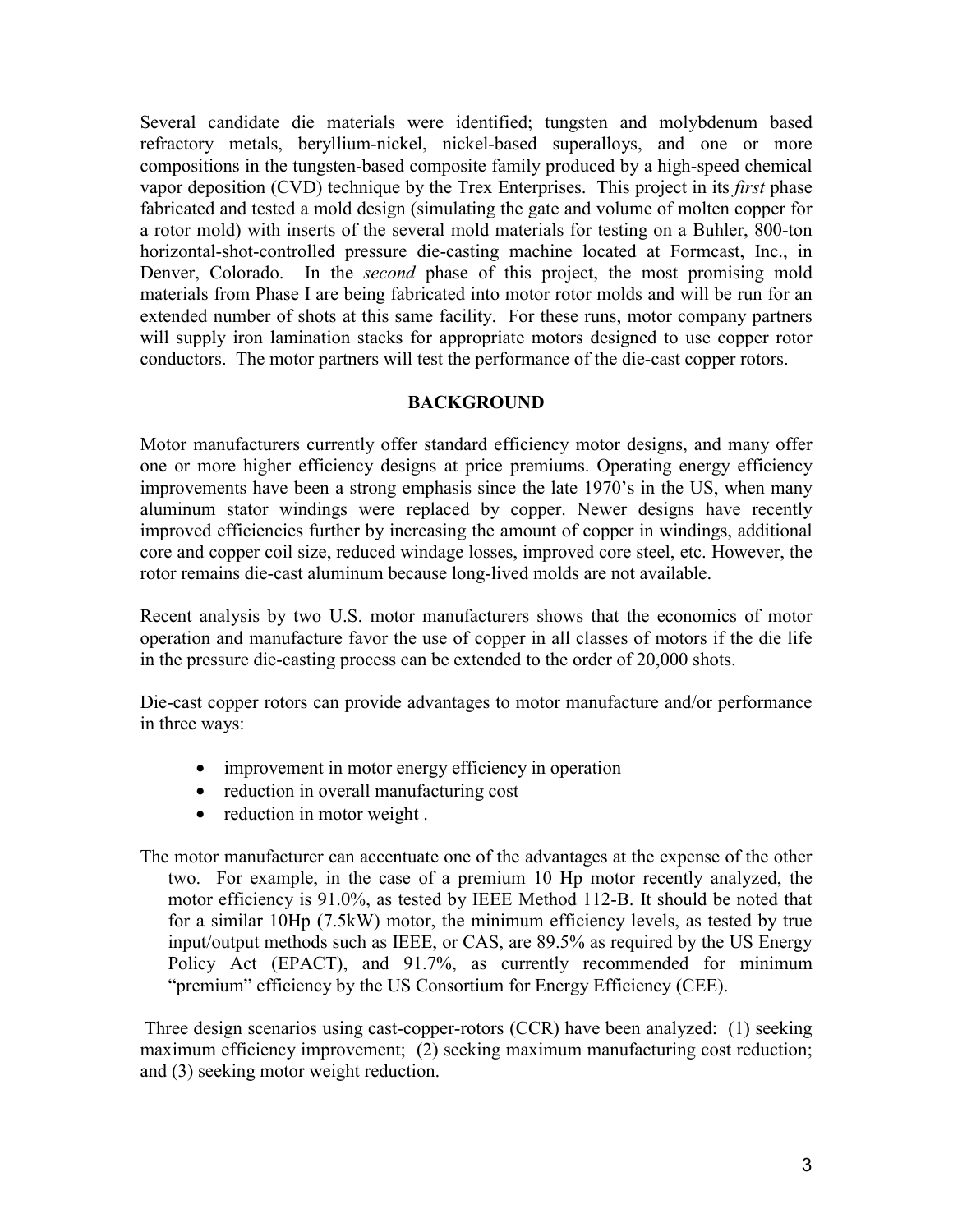Motors losses result from primary (stator winding)  $I^2R$  (usually 34% to 39%), secondary (rotor)  $I^2R$  (usually 16% to 29%), iron (core), friction and windage, and stray load.<sup>(2)</sup> In addition to direct reduction in rotor loss with CCR's, designs achieve additional reductions from overall motor re-optimization of iron, strays, etc. CCR-based designs show overall loss reduction from 15% to 20%.

- (1) If motor re-design efforts were devoted solely to improving efficiency, it is estimated that the new design with CCR could achieve 92.5% efficiency. This CCR example creates a "super" premium efficiency motor with an efficiency level (i.e., 92.5%) higher than currently available premium efficiency motors.
- (2) If motor re-design efforts were devoted solely to reducing manufacturing costs for the current 91.0% efficient premium motor, it is estimated that the new design using CCR could be manufactured at a \$36 reduction in overall manufacturing cost (15% of current \$240 estimated manufacturing cost), maintaining exactly 91.0% efficiency.
- (3) If motor re-design efforts were devoted solely to reducing motor weight, it is estimated that the new design could reduce weight by 5% to as much as 10%.

In addition, CCR could be utilized to reduce rotor I2R losses in an existing motor design, (replacing the existing die-cast aluminum rotor, not re-designing the motor to include more/better quality core, more stator windings, etc.—the existing methods to achieve higher efficiencies), in order to improve motor energy efficiency in operation.

CCR's can be used in specific motors to achieve a multiplicity of intermediate combinations of these design advantages. For example, where a smaller efficiency increase is required, the CCR could be used to achieve some reduction in manufacturing cost (stator winding, core, etc.) than would otherwise have been the case with traditional aluminum die-cast rotor technology.

The problem encountered in attempting to die-cast copper motor rotors is thermal shock and thermal fatigue of mold materials. Thermal cycling of the mold surface limits the mold life even in aluminum die-casting. However, cyclic thermal stresses are so severe in copper die casting that in at least one recent instance, a mold-gate-plate made of high strength steel (H-13, a die casting industry standard) being tested fractured in fewer than 10 casting shots. To be economically feasible, mold life must be measured in thousands of casting cycles.

# **INNOVATION**

A problem with common mold materials is that they lose strength at high temperature thus requiring low mean operating (and pre-shot surface) temperatures. A low initial temperature results in a large  $\Delta T$  at the surface of the die, and thus the stress in the die, on

 $(2)$ 

<sup>(2)</sup> Steels for Laminations in Energy Efficient Motors, CMP/EPRI Report 9-11, June 91 Table 2-1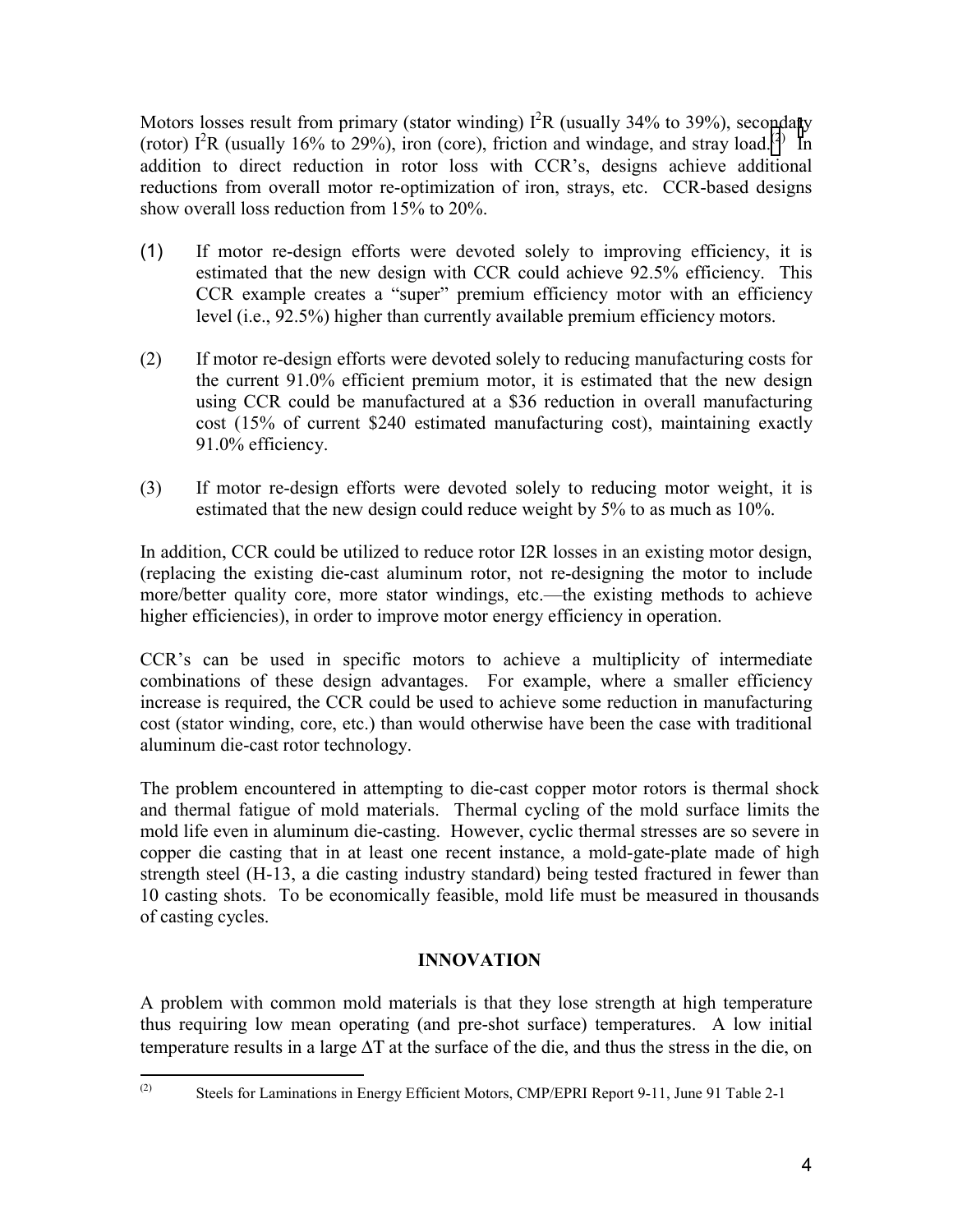each shot. The high melting temperature, high heat of fusion, substantial latent heat and high thermal conductivity of copper combine to maximize the thermal shock.

 As a starting point, the solution to the thermal shock problem lies in the use of high temperature materials having thermal and thermo elastic properties conducive to minimizing thermally induced strain. Studies conducted by the International Copper Research Association (INCRA) in the 1970's confirm these expectations.

*A major innovation* in our program is in the process handling of these mold materials; we are die-casting with these high-temperature, high-performance materials when they are pre-heated (to elevated temperatures) to reduce this thermal differential and, thus, reduce the thermal shock to the molds within each cycle. Extended mold life appears feasible with several of our materials tested with this reduced temperature differential. In addition, the higher the pre-heat temperature (e.g. the lower the thermal differential) with several of our tested mold materials, the greater the reduction in heat-checking tendencies (or the longer in-service life before any heat-checking).

Tungsten and molybdenum were identified in the INCRA studies as good candidate materials for copper die-casting; however, they have not found extensive use in industry largely because of high base metal and fabrication costs. These refractory materials hold promise for long life (we included TZM, Anviloy, and Trex's tungsten Chemical Vapor Composite (CVC) materials in our testing). However, they formed oxides at our testing temperatures and may be still more expensive than necessary for all components of the mold system. Two promising candidates for mold material are the nickel-based super alloys (we tested 617, 625, 718, and 754) and the beryllium-nickel alloys. None of these materials has the low expansion of tungsten or molybdenum, but they do retain exceptional strength at high temperatures, and the Inconel alloys especially demonstrate good oxidation resistance at our operating temperatures.

Some of these high-temperature, high performance materials have been available for many years. Our efforts indicate that the large thermal differential when die-casting copper requires that the mold be pre-heated (reducing the thermal differential), in order to achieve a longer, economically viable mold life. In contrast, traditional die-casting uses molds to solidify, and reduce the molten metal temperature rapidly.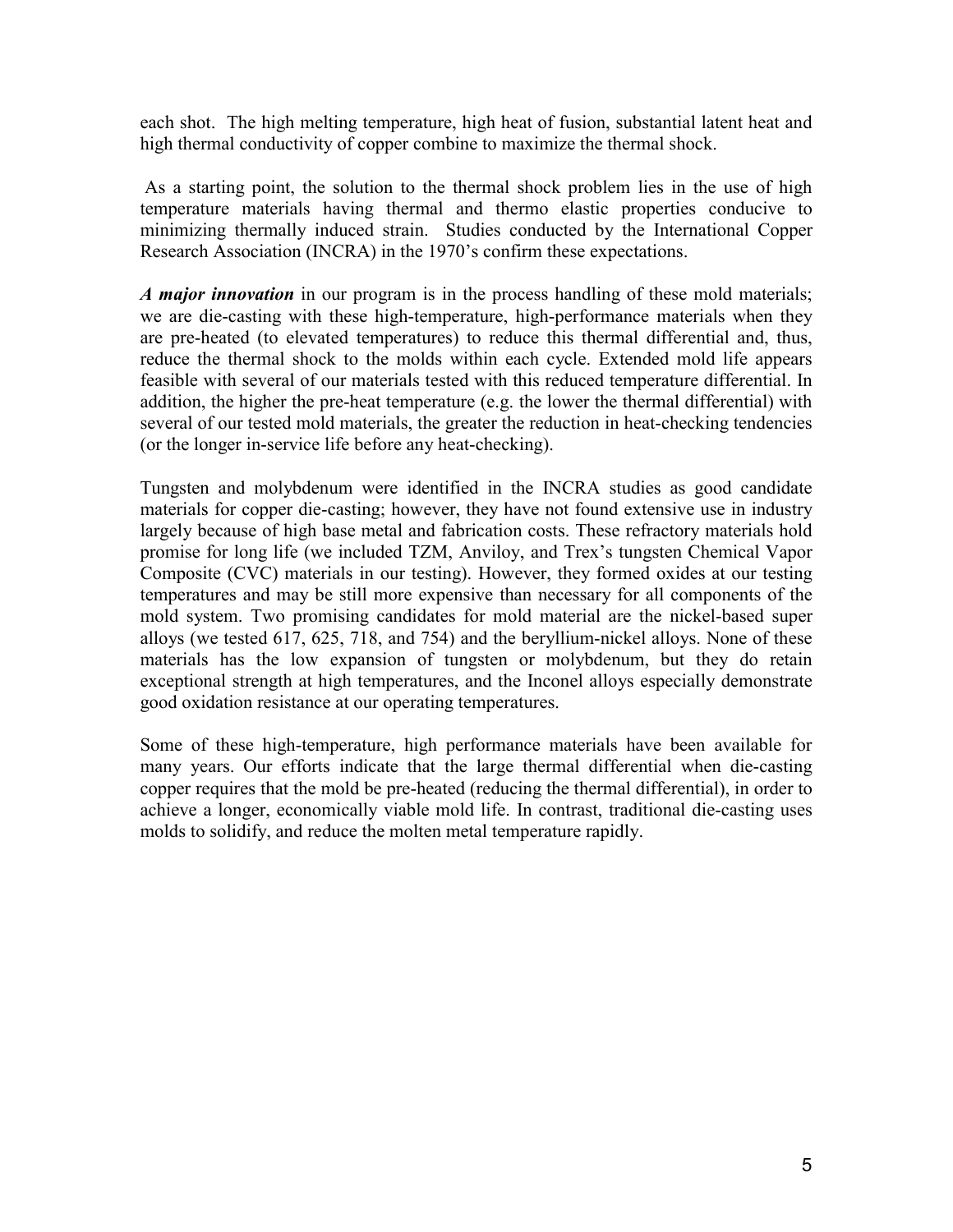### **RESULTS**

An Inductotherm melting furnace was installed for *phase 1* at Formcast in Denver, Colorado, capable of continuously melting eight pounds of copper at 2-minute intervals for successive die shots for feeding to the 800-ton Buhler real-time, computer controlled, die-casting machine at this facility. A test mold was designed to simulate the action at one gate of a multi-gate mold. Die casting trials of candidate mold materials do not incorporate the iron lamination stack because of the high cost of lamination material involved in the thousands of shots of testing candidate mold materials.



**Figure 1. Inductotherm melting furnace in operation.** 

### **H-13 Tool Steel**

Efforts were directed at evaluating a number of different high-temperature mold materials. Since the dies operated at very high temperatures, only materials designed for high-temperature service are under consideration for use in these molds (e.g., nickelbased super alloys and refractory metals such as tungsten and molybdenum). However, to establish a baseline for the test mold, the first copper die-casting trial was conducted using the H-13 steel die inserts (Figure 2). As expected, the dies generally degraded with increasing usage. Quite surprisingly, although some heat checking of the H-13 steel mold inserts and shot sleeve was evident after 20 shots, an extended run with copper against H-13 was accomplished. This success is attributed to the dry mold release system, the fast cycle time, which minimizes heat input to the mold, and through the use of advanced computer controlled casting equipment. Over 800 castings were produced using one set of dies, exceeding expectations by an order of magnitude. (Figure 3)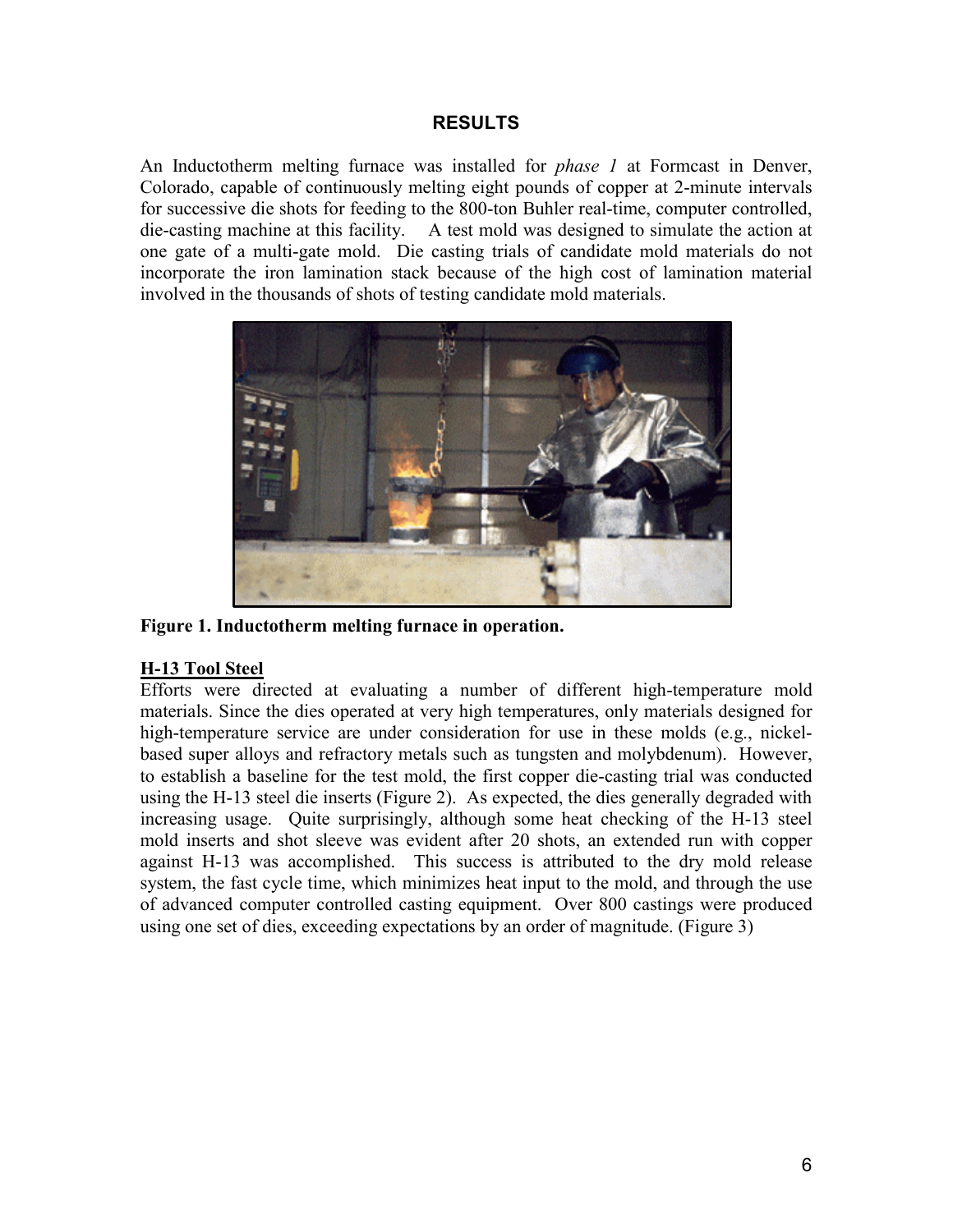

-





Several copper castings were metallurgically, chemically and physically analyzed. The gate and runner macrostructures showed an outer columnar chill zone and a mixture of equiaxed and columnar grains in the bulk. The microstructures also showed the presence of an interdendritic phase most likely a eutectic copper-oxygen phase. Surface cracks and tears were found in the gate sections, in general the number and depth decreased with shot number. Internal defects resembling oxide films, macroscopic pores and slag type inclusions were also found and again decreased in size and frequency with shot number. A small amount of porosity was also present within the castings, but the overall microstructures are sound (Figure 4). The electrical conductivity measurements taken from the castings averaged 98% IACS and varied between 95% to 101% IACS. Samples were chemically analyzed for oxygen and iron contamination. The iron content varied from 10 ppm to 350 ppm and the oxygen levels from 0.06% to 0.15%.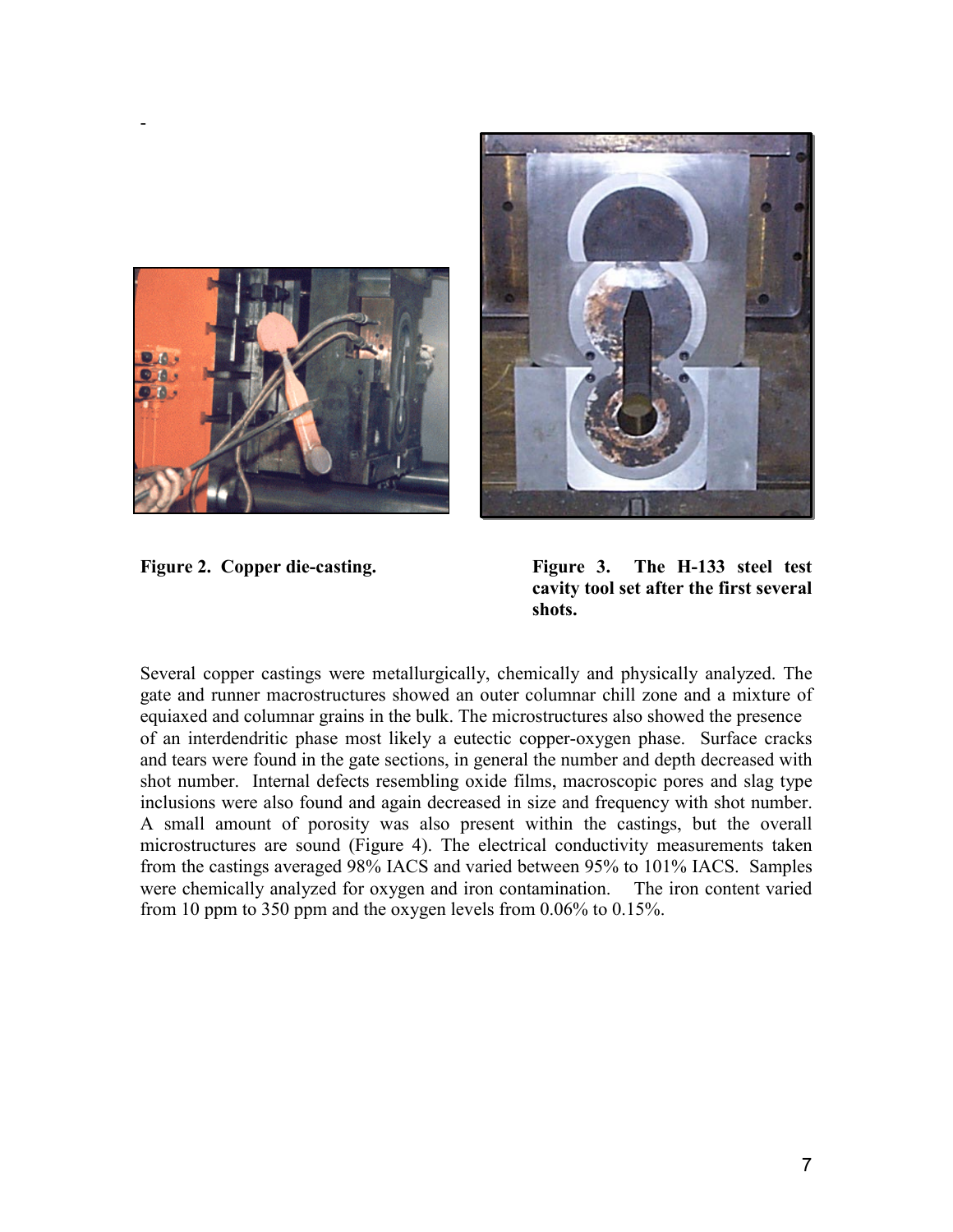

**Figure 4. Photomicrograph of die-cast copper. Microporosity is a common defect associated with the die-casting process. 50X**

# **Nickel-Based Superalloys**

Die inserts were machined from Inconel alloys 617, 718 and 754. Over 250 die-castings were performed using these die sets, with the Inconel mold inserts pre-heated to over 300C. The Inconel 754 set began cracking very early (50 shots) into the run. This was somewhat surprising in that this particular alloy exhibits the highest strength at temperature of the three nickel-base alloys tested. But this alloy also has very low ductility at elevated temperature. The alloy with the lowest strength at temperature, Inconel alloy 718 began cracking after about 100 shots. The best performing alloy was the Inconel alloy 617, which exhibits the best combination of strength and ductility at elevated temperatures. Only minor craze cracking was evident on these die sets after 250 shots. These data provide an important clue toward solving this engineering problem, namely that a high fracture toughness at the service temperature may be important toward reducing the propensity to cracking and ultimately achieving extensive mold life.

Three copper castings were metallurgically, chemically and physically analyzed. Traces of iron, nickel and oxygen contamination were evident. Again, a small amount of microporosity was present within the castings, but the overall microstructures were sound. The electrical conductivity was better than that produced with the steel molds, nearly 100% IACS. To retain such high conductivity after melting in an open air environment and casting through a steel shot sleeve into nickel molds is very promising, as this will allow the copper scrap to be completely recyclable within the foundry.

A new set of Inconel 617 and 625 mold inserts was fabricated, and are presently being tested (targeting 650 C. preheat) for an extended run (over 1000 shots). The objective is to determine mold processing temperatures at which no mold degradation is evident after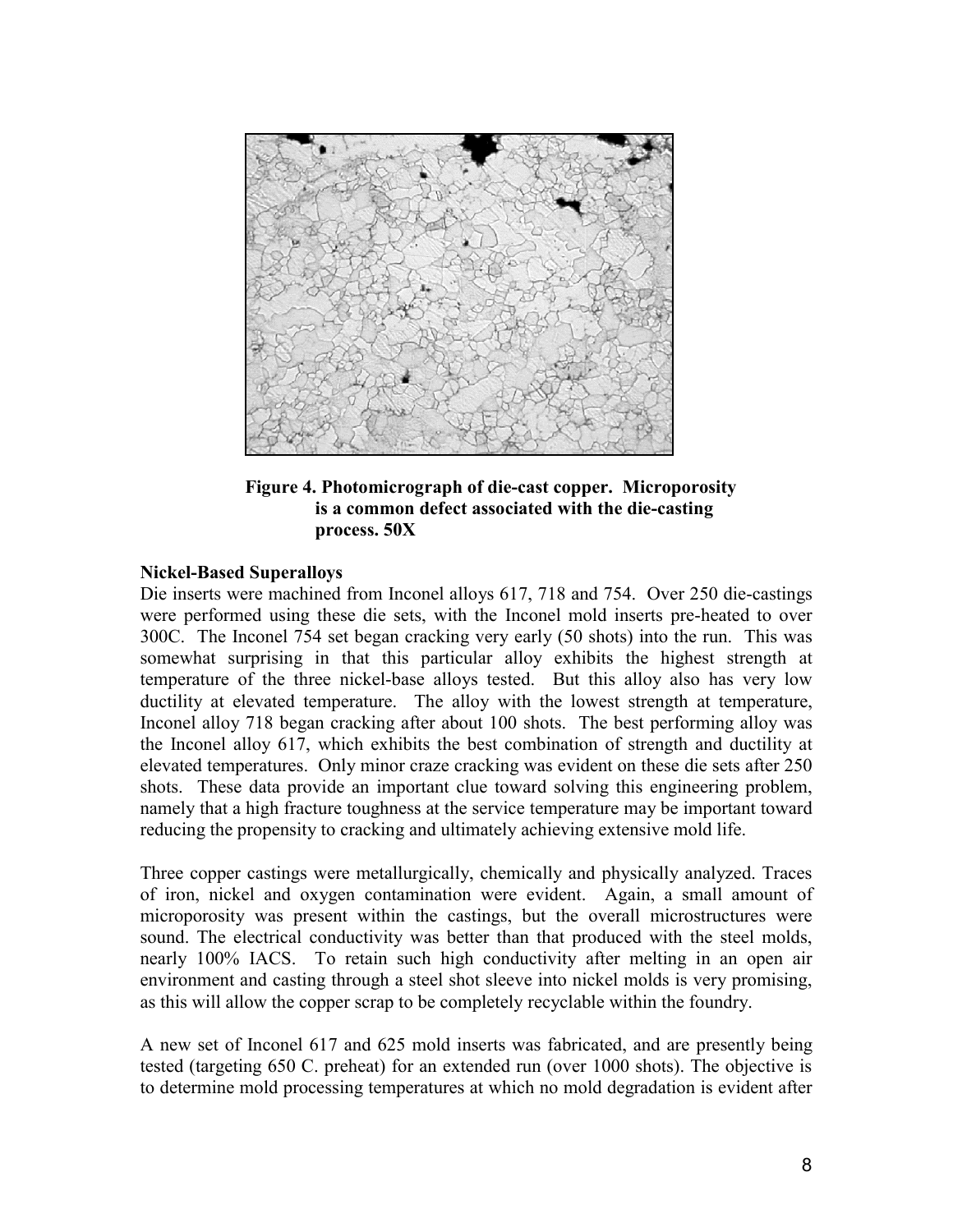an extended run with these mold materials (the most promising of the Inconel mold materials tested to date).

# **CVD Tungsten**

Tungsten inserts were fabricated by a high-speed chemical vapor deposition (CVD) technology developed by Trex Enterprises, San Diego, California. This technique offered the advantage of net-shape or near-net-shape fabrication on a graphite mandrel. An appropriate backing for the relatively thin tungsten or tungsten rhenium alloy shape remains to be developed. In the meantime the tungsten deposition was applied to a machined TZM molybdenum performs. Copper die-castings of the shape shown in Figure 2 were produced at Formcast. Tool life of the CVD tungsten molds has been disappointingly short at this point largely due to the columnar grain structure of the tungsten. Subsequent modifications to the mold set at Formcast to raise the tool temperature and efforts by Trex Enterprises to refine the grain structure are expected to considerably improve the life of tooling made by this technology.

# **TZM (Molybdenum Alloy) and Anviloy (Tungsten Alloy)**

These alloys were considered in the early INCRA work on mold materials for pressure die-casting of copper, but their high ductile-brittle transition temperatures threaten survival of molds, especially in the first few shots. The solution is to pre-heat the molds by electrical resistance heaters.

TZM and Anviloy alloys were machined into die sets. They were heated to about 500 C before and during the die-casting trial. Over 500 shots were made with these die sets. There was some limited oxidation on both the TZM and Anviloy dies. However, no cracking due to heat checking was evident. The performance of these two die materials was unparalleled (Figure 5 - Left). Experience with these dies has shown that increasing the die operating temperature limits the thermal expansion and contraction, thereby decreasing the propensity to thermal fatigue cracking, more commonly known as "heatchecking." It is expected that further increasing the operating temperature of the dies will greatly extend their life by limiting the amount of cyclic strain associated with heating and cooling. It is predicted that operating the dies at elevated temperatures (just below the freezing point of copper) will limit the propensity for heat checking, thereby extending the life of dies to thousands of cycles.

Additional testing of these dies has recently been completed. Over 940 total die-castings have been produced. The TZM and Anviloy show minor cracking at the ejector pin locations, as shown in Figure 5 (Right); this cracking was due to inadequate allowance for thermal expansion in the steel ejector pins, and is able to be easily corrected. Otherwise, these molds showed long-life in die-casting service, without heat checking in the contours, gate areas, flat surfaces, etc., to a remarkable extent. With these results, further shots with these dies were not pursued, in order to install the new Inconel 617 and 625 insert set and begin that extended-life run, at higher pre-heat temperatures. Results to date show for these die materials that the higher pre-heat temperatures produce the substantially improved mold life, as anticipated.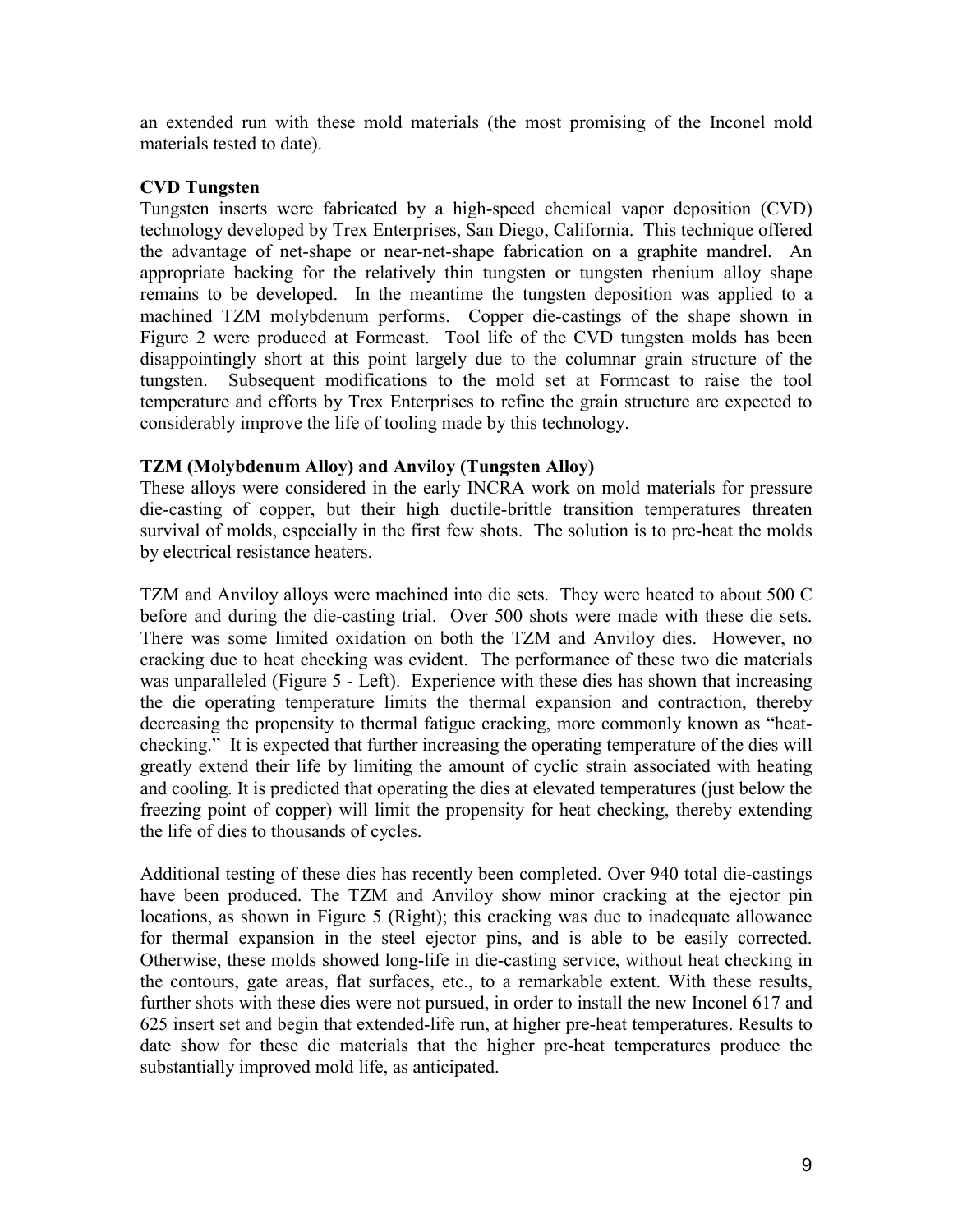

**Figure 5. Left: Moving half of die set containing the TZM and Anviloy materials. Right: Close-up of Anviloy die after 500 shots. No thermal fatigue cracking (heat checking) was evident.** 

### **Inconel Alloy Dies**

The new Inconel insert set shows little degradation in the mold set with over 600 shots already run, using the higher pre-heat temperature (Figure 6). A run of 1000 shots is planned for the Inconel alloy die set. After 300 shots, there is no evidence of cracking. Oxidation in and around the dies appears self-limiting. It is becoming increasing clear that operating the dies at elevated temperature is absolutely essential toward improving the die life. The dies are being operated at elevated temperature (600 to 650 C) to reduce the thermal expansion and contraction associated with casting and subsequent cooling. Limiting the cyclic expansion and contraction is helping decrease the thermal fatigue.



**Figure 6. Fixed die half with Inconel alloy die inserts after 300 shots. The dies have oxidized a little but have not cracked after 380 shots.** 

### **Rotor Die Set**

A die set was purchased from Buhler in Switzerland. The die set is presently being machined to fit the Buhler die-casting machine at Formcast in Denver. (Figure 7) Drawings were made for machining die inserts for producing rotors.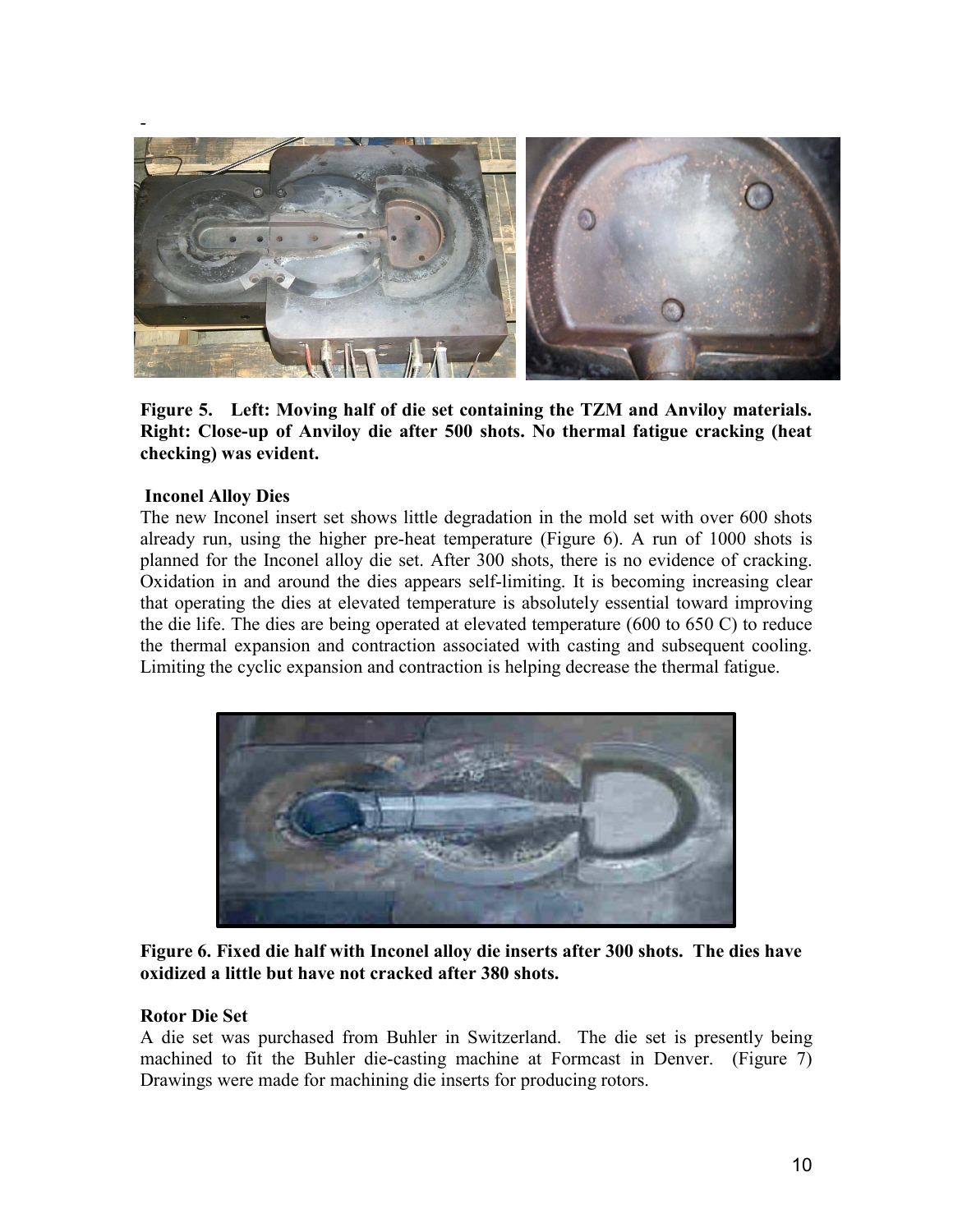Inductotherm constructed and delivered an induction-heating furnace capable of melting 20 pounds of copper in less than 8 minutes. This furnace upgrade is necessary to die-cast the copper rotors. (Figure 8)



**Figure 7. One section of the die set purchased from Buhler for die casting copper rotors.** 



**Figure 8. Large Inductotherm melting furnace capable of rapidly melting over 20 pounds of copper.**